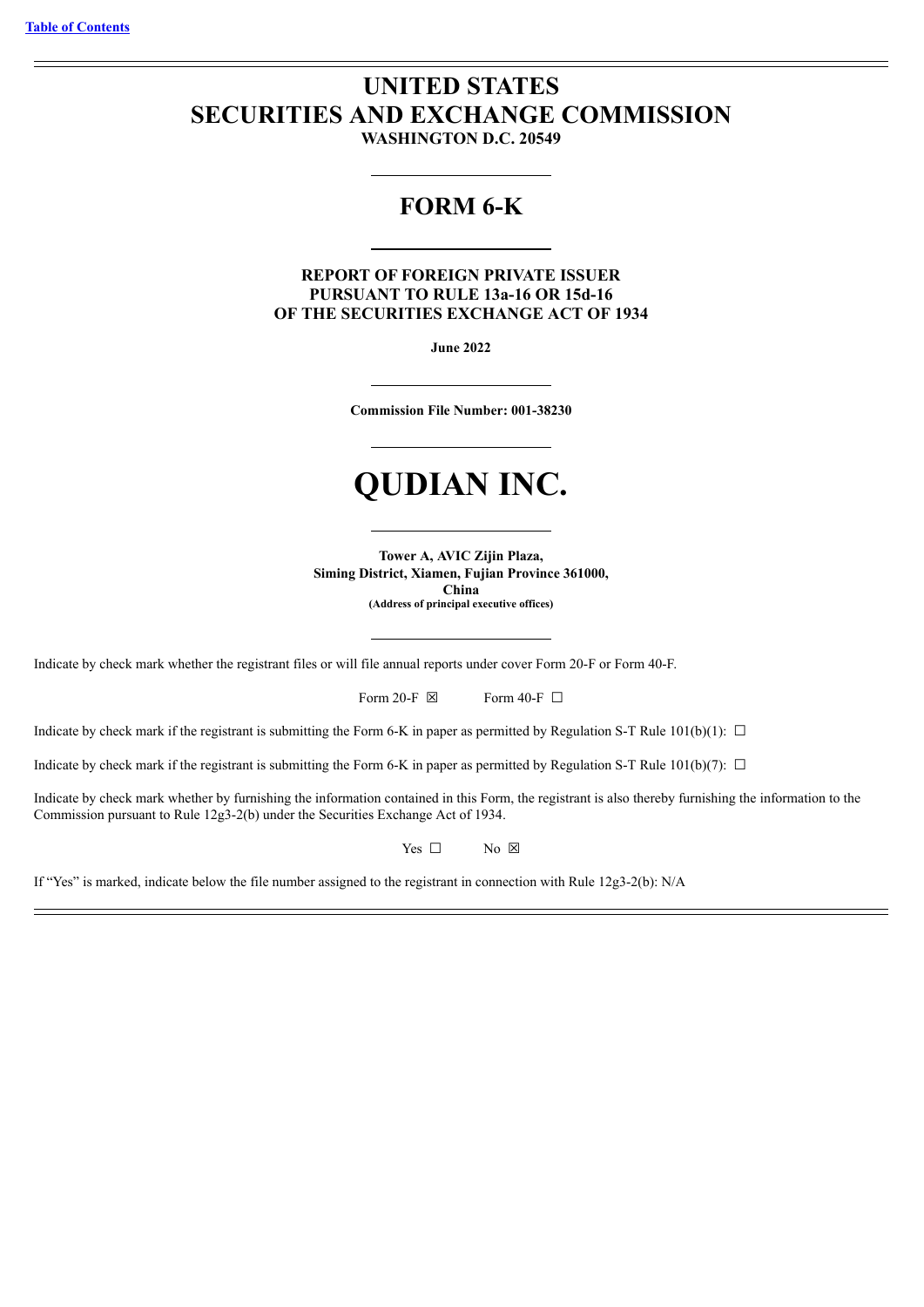ł.

# **TABLE OF CONTENTS**

<span id="page-1-0"></span>Exhibit 99.1 Press release: Qudian Inc. Reports First Quarter 2022 [Unaudited](#page-3-0) Financial Results

2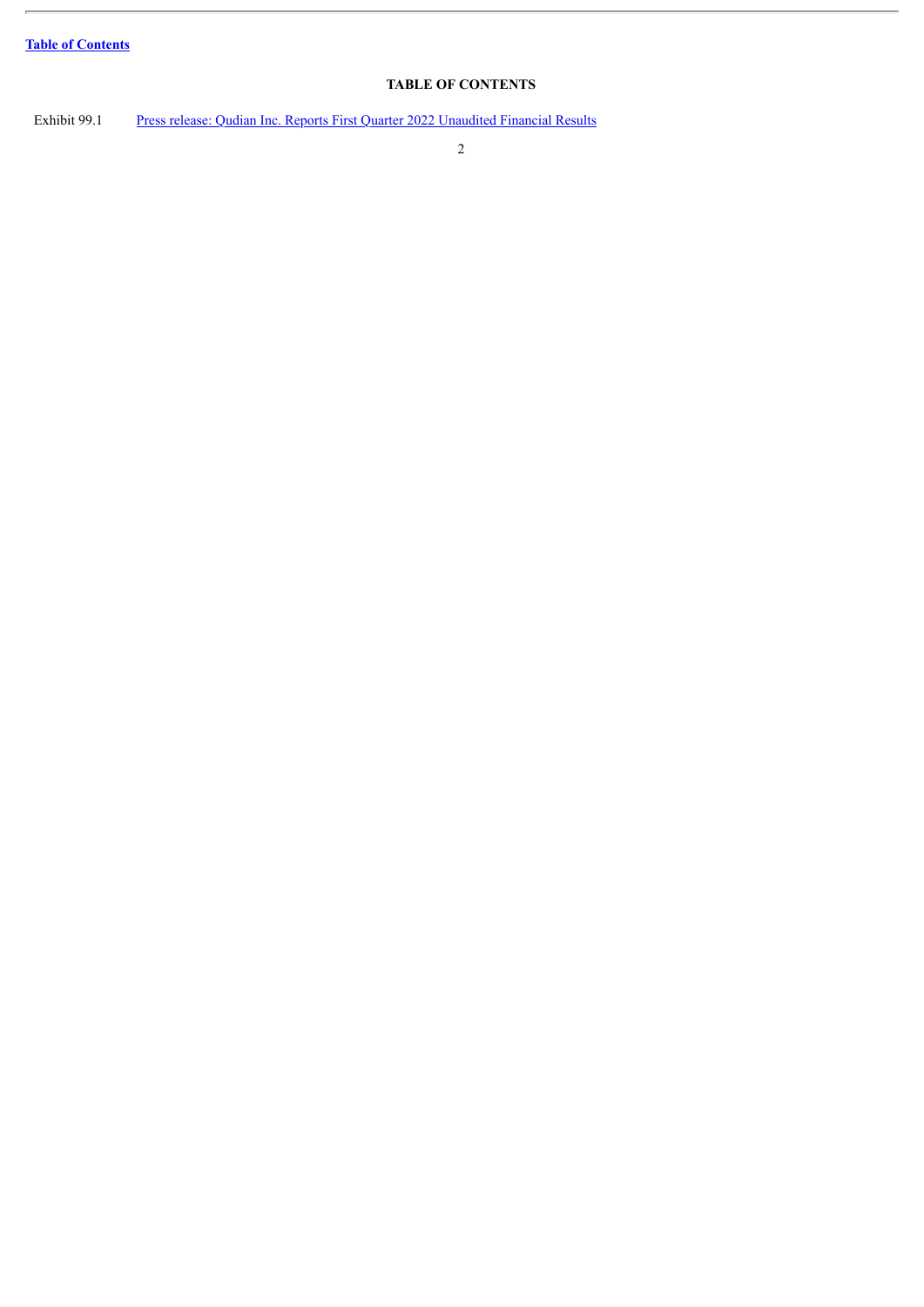# **SIGNATURE**

Pursuant to the requirements of the Securities Exchange Act of 1934, the registrant has duly caused this report to be signed on its behalf by the undersigned, thereunto duly authorized.

QUDIAN INC.

By: /s/ Yan Gao Name: Yan Gao Title: Vice President of Finance

Date: June 16, 2022

3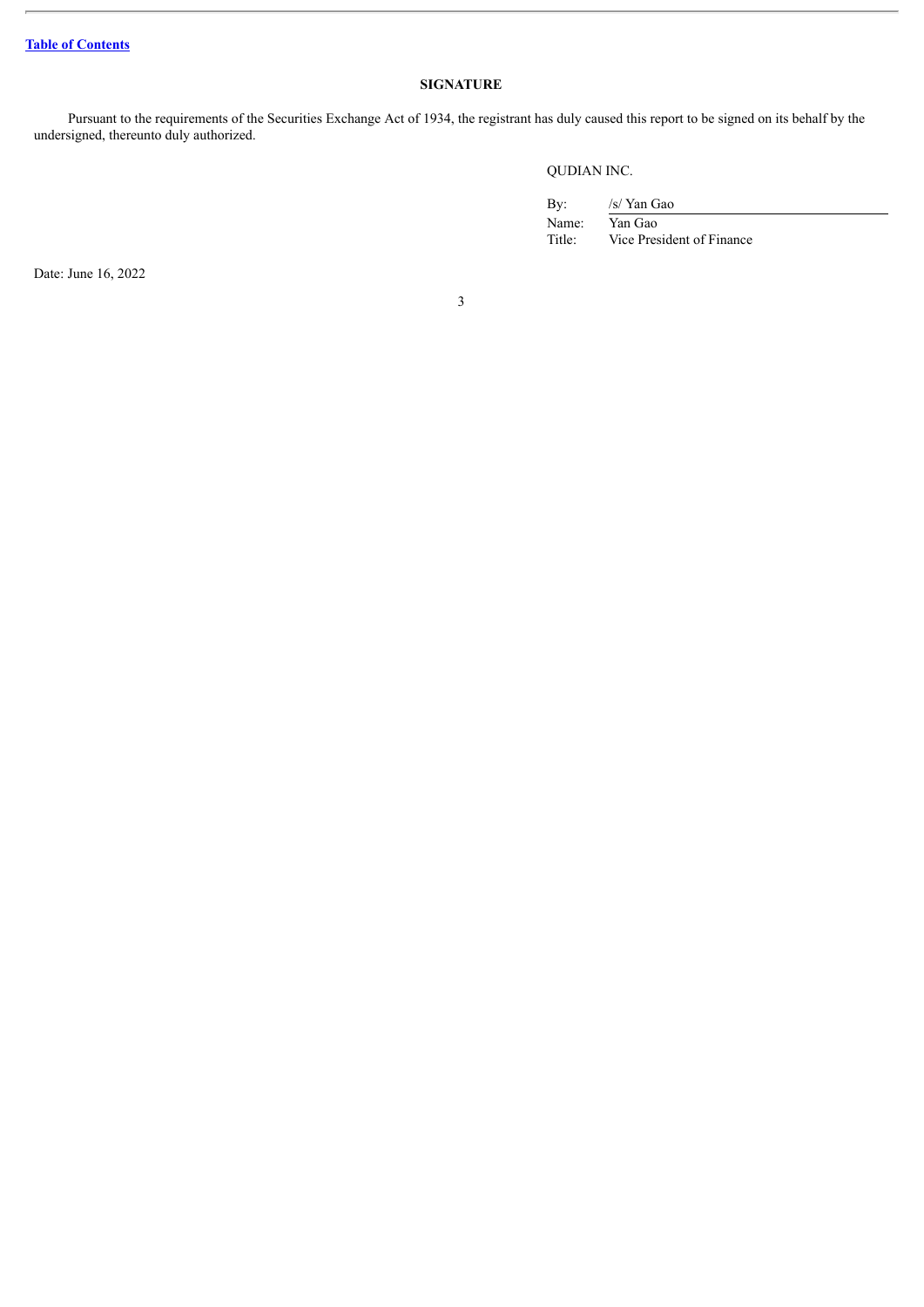### **Qudian Inc. Reports First Quarter 2022 Unaudited Financial Results**

<span id="page-3-0"></span>XIAMEN, China, June 13, 2022/PRNewswire/ — Qudian Inc. ("Qudian" or "the Company" or "We") (NYSE: QD), a consumer-oriented technology company in China, today announced its unaudited financial results for the quarter ended March 31, 2022.

#### **First Quarter 2022 Operational Highlights:**

- **Number of outstanding borrowers[1] from loan book business** as of March 31, 2022 decreased by 3.5% to 2.6 million from 2.7 million as of December 31, 2021, as a result of the Company's deployment of a conservative and prudent strategy
- **Total outstanding loan balance from loan book business[2]** decreased by 41.3% to RMB1.5 billion as of March 31, 2022 from RMB2.6 billion as of December 31, 2021
- **Amount of transactions from loan book business** for this quarter decreased by 29.8% to RMB2.1 billion from the fourth quarter of 2021
- **Weighted average loan tenure for our loan book business** was 2.3 months for this quarter, compared to 3.9 months for the fourth quarter of 2021
- [1] Outstanding borrowers are borrowers who have outstanding loans from the Company's loan book business as of a particular date.
- [2] Includes (i) off and on balance sheet loans directly or indirectly funded by our institutional funding partners or our own capital, net of cumulative write-offs and (ii) does not include auto loans from Dabai Auto business.

#### **First Quarter 2022 Financial Highlights:**

- **Total revenues** were RMB201.8 million (US\$31.8 million), compared to RMB515.7 million for the same period of last year
- **Net loss attributable to Qudian's shareholders** was RMB142.8 million (US\$22.5 million), compared to an income of RMB478.4 million for the same period of last year, or net loss of RMB0.56 (US\$0.09) per diluted ADS
- N**on-GAAP net loss attributable to Qudian's shareholders**[3] was RMB144.5 million (US\$22.8 million), compared to non-GAAP net income attributable to Qudian's shareholders of RMB488.3 million for the same period of last year, or Non-GAAP net loss of RMB0.57 (US\$0.09) per diluted ADS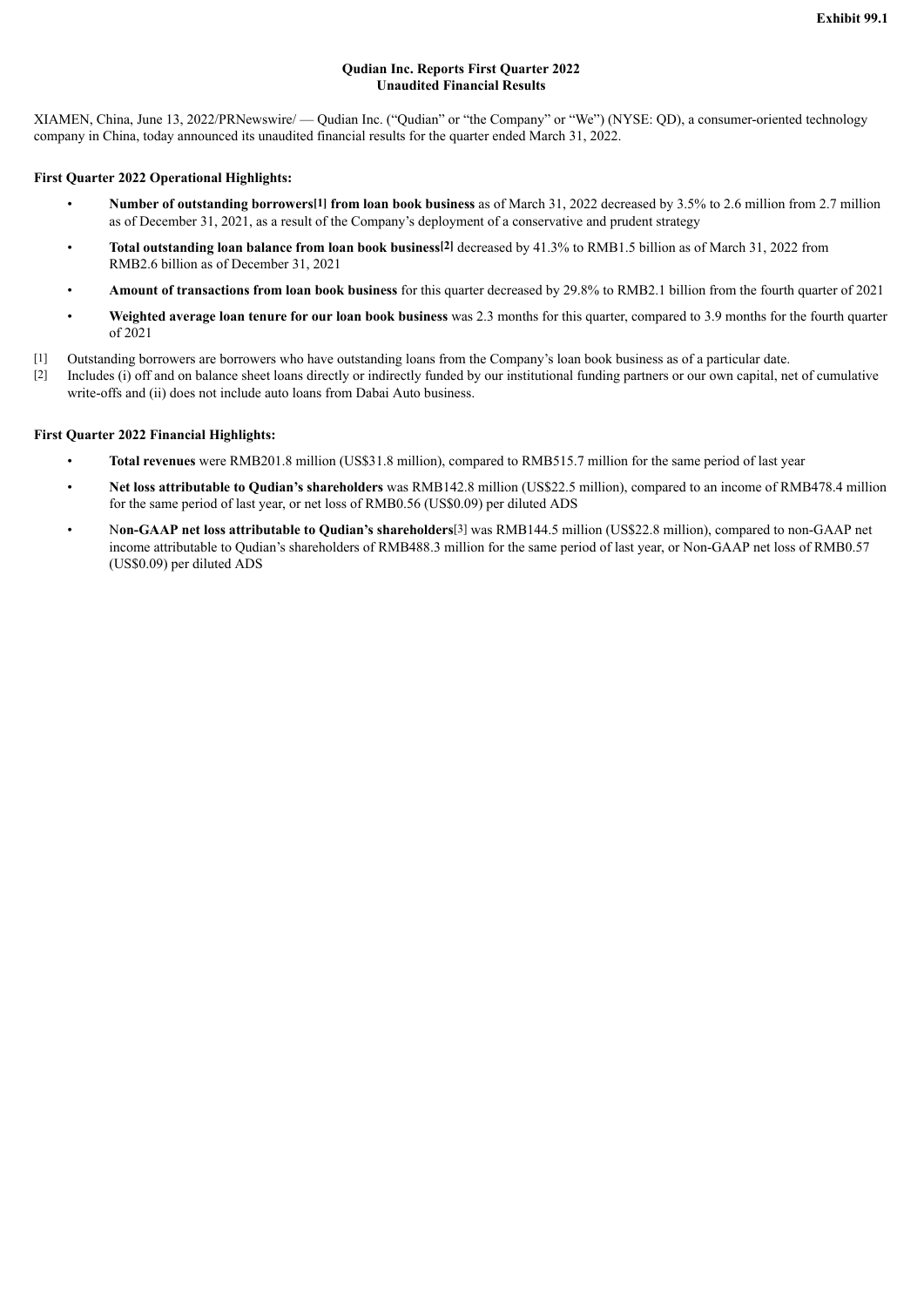[3] For more information on this Non-GAAP financial measure, please see the table captioned "Unaudited Reconciliation of GAAP and Non-GAAP Results" set forth at the end of this press release.

"During the first quarter of 2022, we maintained our stringent approach toward our cash credit business amid the complex macro-environment, funding all transactions by our on-balance sheet capital," said Mr. Min Luo, Founder, Chairman and Chief Executive Officer of Qudian. "Furthermore, our new ready-to-cook meals business, QD Food, has made steady progress since it launched in March 2022 in Guangdong province. We expect to expand its footprint across the nation and will provide more details on the development of this business as we continue to build it. Moving forward, we will maintain our prudent operating strategy for the cash credit business, focus on advancing our ready-to-cook food business and strive to create new engines for sustainable development."

"Driven by our consistent efforts to control credit risk, our asset quality has remained stable, evidenced by the D1 delinquency rate[4] maintaining a steady level at around 5% as of the end of May 2022. In parallel with our efforts to reinforce the health of our balance sheet, we keep persevering with safeguarding the interests of our stakeholders. We will continue implementing our share repurchase program, reflecting our confidence in the robustness of our financial position. As always, we are committed to driving sustainable value for all of our stakeholders in the long run," said Ms. Sissi Zhu, Vice President of Investor Relations of Qudian.

[4] "D1 delinquency rate" is defined as (i) the total amount of principal and financing service fees that became overdue as of a specified date, divided by (ii) the total amount of principal and financing services fees that was due for repayment as of such date, in each case with respect to our loan book business.

#### **First Quarter Financial Results**

*Total revenues* were RMB201.8 million (US\$31.8 million), representing a decrease of 60.9% from RMB515.7 million for the first quarter of 2021.

*Financing income* totaled RMB177.9 million (US\$28.1 million), representing a decrease of 50.8% from RMB361.8 million for the first quarter of 2021, as a result of the decrease in the average on-balance sheet loan balance.

*Loan facilitation income and other related income* decreased by 96.1% to RMB0.5 million (US\$0.1 million) from RMB12.2 million for the first quarter of 2021, as a result of the reduction in transaction volume of off-balance sheet loans during this quarter.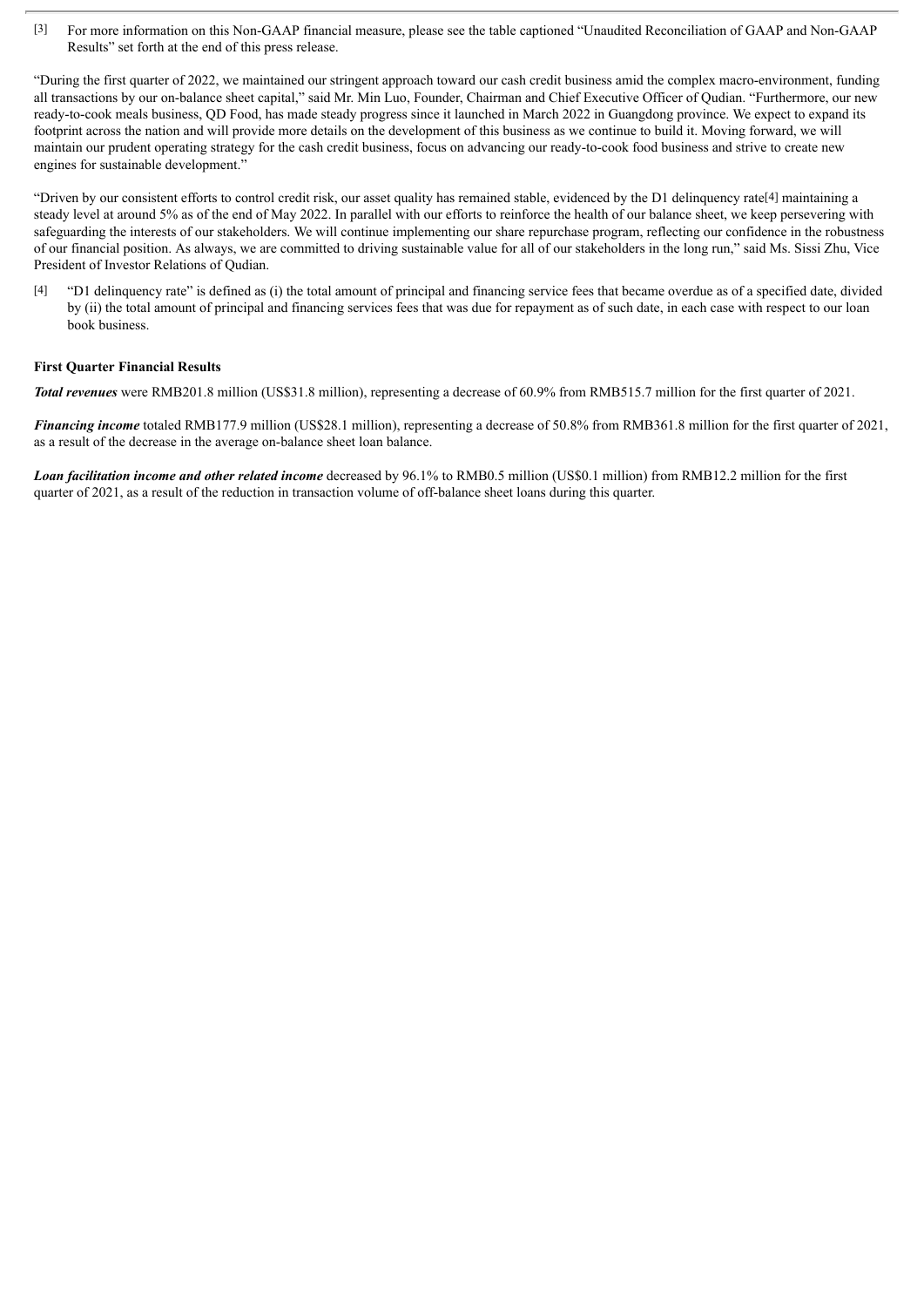*Transaction services fee and other related income* decreased to RMB2.0 million (US\$0.3 million) from RMB50.6 million for the first quarter of 2021, mainly as a result of the winding down of the transaction service business.

*Sales income and others* decreased to RMB4.1 million (US\$0.7 million) from RMB62.5 million for the first quarter of 2021, mainly due to the decrease in sales related to the Wanlimu e-commerce platform, which we are in the process of winding down.

*Total operating costs and expenses* increased to RMB285.5 million (US\$45.0 million) from RMB63.3 million for the first quarter of 2021.

*Cost of revenues* decreased by 64.7% to RMB32.1 million (US\$5.1 million) from RMB91.0 million for the first quarter of 2021, primarily due to the decrease in cost of goods sold related to the Wanlimu e-commerce platform.

**Sales and marketing expenses** decreased by 38.5% to RMB23.1 million (US\$3.6 million) from RMB37.6 million for the first quarter of 2021, primarily due to the decrease in marketing expenses related to the Wanlimu e-commerce platform.

*General and administrative expenses* increased by 77.6% to RMB118.4 million (US\$18.7 million) from RMB66.7 million for the first quarter of 2021, primarily due to the increase in the milestone payments relating to construction contracts for the WLM Kids business which were signed in 2021. We are in the process of downsizing the WLM Kids business.

*Research and development expenses* decreased by 50.0% to RMB19.6 million (US\$3.1 million) from RMB39.2 million for the first quarter of 2021, as a result of the decrease in staff salaries.

*Provision for receivables and other assets* was RMB11.9 million (US\$1.9 million) for the first quarter of 2022, mainly as a result of the impairment of current assets related to the WLM Kids business compared to a reversal of RMB106.8 million regarding on-balance sheet loan book business for the same period of last year.

*Impairment loss from long-lived assets* was RMB113.5 million (US\$17.9 million) for this quarter, as the results of the downsizing of the WLM Kids business.

As of March 31, 2022, the total balance of outstanding principal and financing service fee receivables for on-balance sheet transactions for which any installment payment was more than 30 calendar days past due was RMB154.7 million (US\$24.4 million), and the balance of allowance for principal and financing service fee receivables at the end of the period was RMB230.9 million (US\$36.4 million), indicating M1+ Delinquency Coverage Ratio of 1.5x.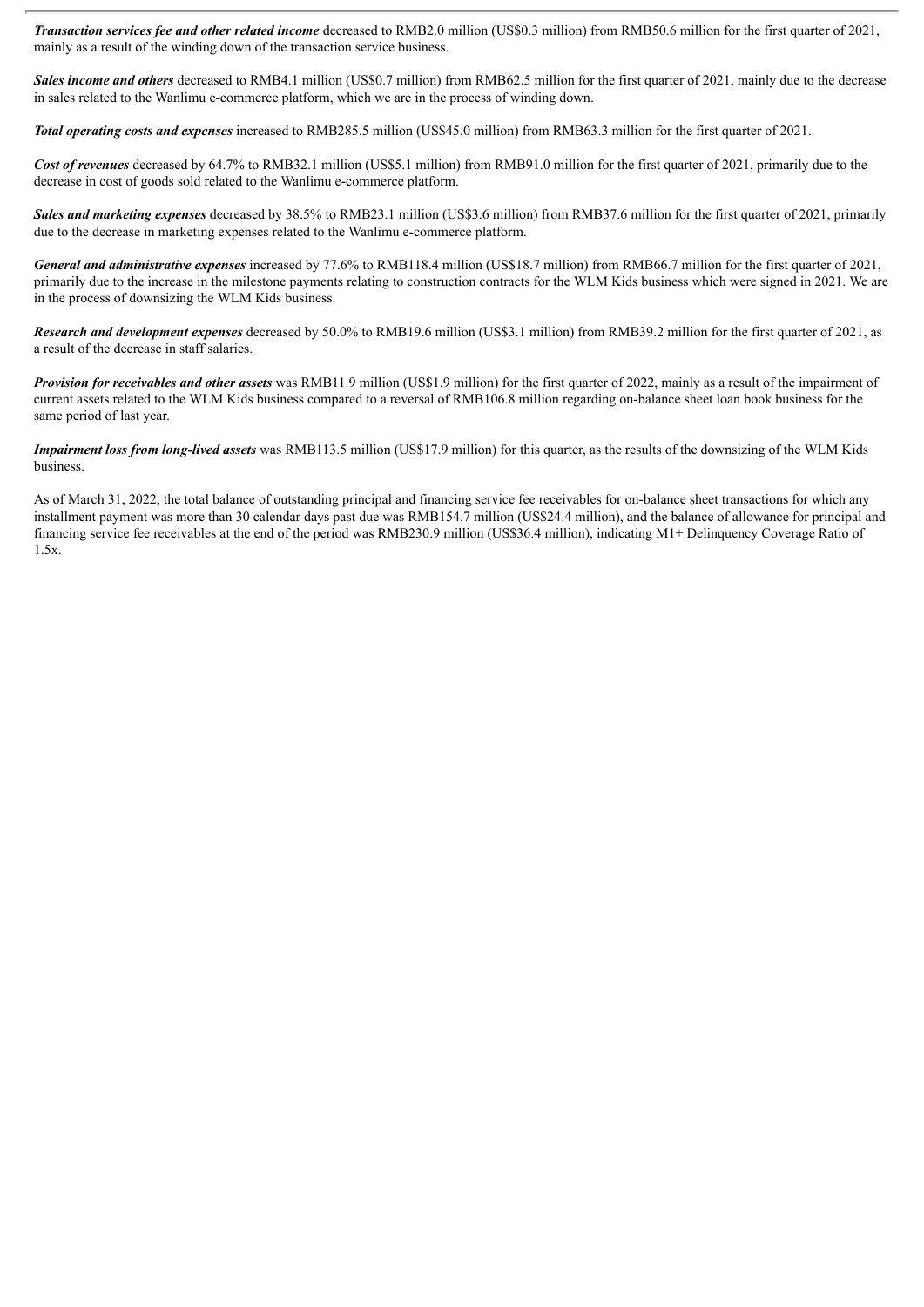The following charts display the "vintage charge-off rate." Total potential receivables at risk vintage charge-off rate refers to, with respect to on- and off-balance sheet transactions facilitated under the loan book business during a specified time period, the total potential outstanding principal balance of the transactions that are delinquent for more than 180 days up to twelve months after origination, divided by the total initial principal of the transactions facilitated in such vintage. Delinquencies may increase or decrease after such 12-month period.

#### **M6+ Charge-off Rate by Vintage**

Include Total Potential Receivables at Risk



Current receivables at risk vintage charge-off rate refers to, with respect to on- and off-balance sheet transactions facilitated under the loan book business during a specified time period, the actual outstanding principal balance of the transactions that are delinquent for more than 180 days up to twelve months after origination, divided by the total initial principal of the transactions facilitated in such vintage. Delinquencies may increase or decrease after such 12-month period.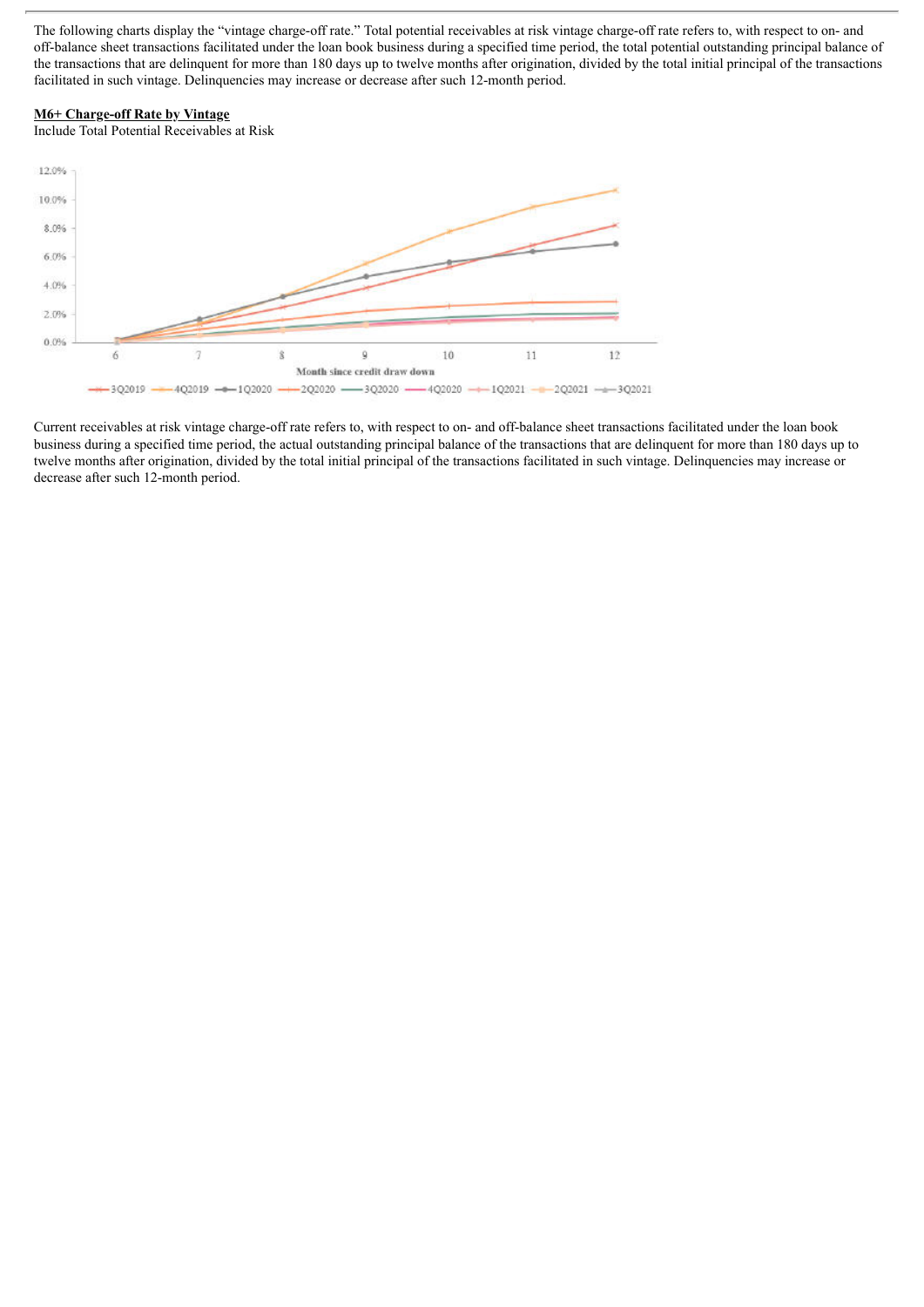#### **M6+ Charge-off Rate by Vintage** Only Include Current Receivables at Risk



Total potential receivables at risk M1+ delinquency rate by vintage refers to, with respect to on- and off-balance sheet transactions facilitated under the loan book business during a specified time period, the total potential outstanding principal balance of the transactions that are delinquent for more than 30 days up to twelve months after origination, divided by the total initial principal of the transactions facilitated in such vintage. Delinquencies may increase or decrease after such 12-month period.

#### **M1+ Delinquency by Vintage**

Include Total Potential Receivables at Risk



Current receivables at risk M1+ delinquency rate by vintage refers to, with respect to on- and off-balance sheet transactions facilitated under the loan book business during a specified time period, the actual outstanding principal balance of the transactions that are delinquent for more than 30 days up to twelve months after origination, divided by the total initial principal of the transactions facilitated in such vintage. Delinquencies may increase or decrease after such 12-month period.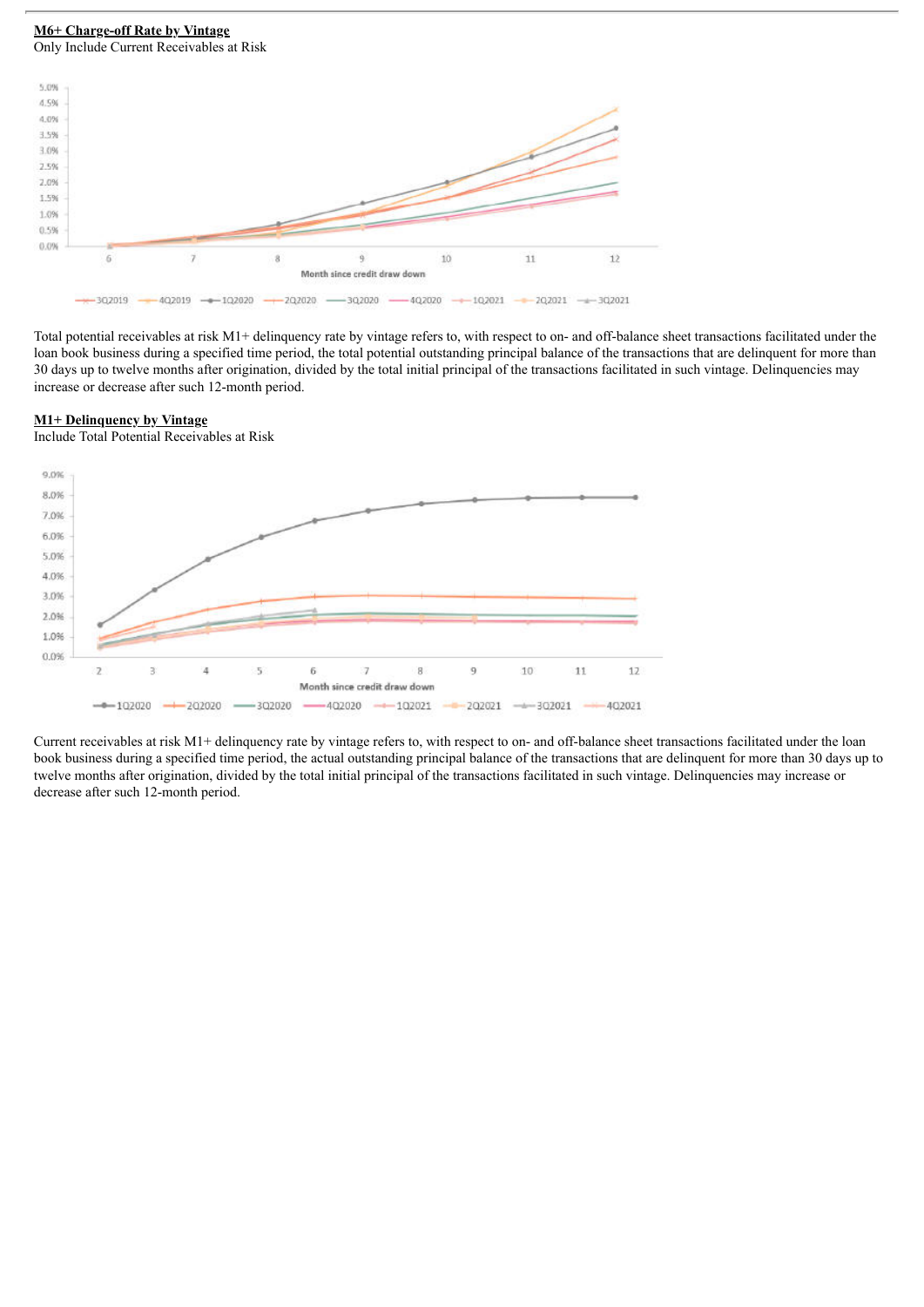#### **M1+ Delinquency by Vintage** Only Include Current Receivables at Risk



*Loss from operations* was RMB66.4 million (US\$10.5 million), compared to income from operations of RMB464.8 million for the first quarter of 2021.

*Net loss attributable to Qudian's shareholders* was RMB142.8 million (US\$22.5 million), or net loss of RMB0.56 (US\$0.09) per diluted ADS.

*Non-GAAP net loss attributable to Qudian's shareholders* was RMB144.5 million (US\$22.8 million), or Non-GAAP net loss of RMB0.57 (US\$0.09) per diluted ADS.

#### **Cash Flow**

As of March 31, 2022, the Company had *cash and cash equivalents* of RMB2,245.4 million (US\$354.2 million) and *restricted cash* of RMB229.1 million (US\$36.1 million). Restricted cash mainly represents security deposits held in designated bank accounts for the guarantee of on-and-off balance sheet transactions. Such restricted cash is not available to fund the general liquidity needs of the Company.

For the first quarter of 2022, *net cash provided by operating activities* was RMB567.2 million (US\$89.5 million), mainly due to the cash withdrawal from third-party payment service providers. *Net cash provided by investing activitie***s** was RMB43.1 million (US\$6.8 million), mainly due to the net proceeds of loan principal and partially offset by the payments of deposit pledged as collateral for derivative instruments. *Net cash used in financing activities* was RMB377.8 million (US\$59.6 million), mainly due to the repurchase of ordinary shares and convertible senior notes.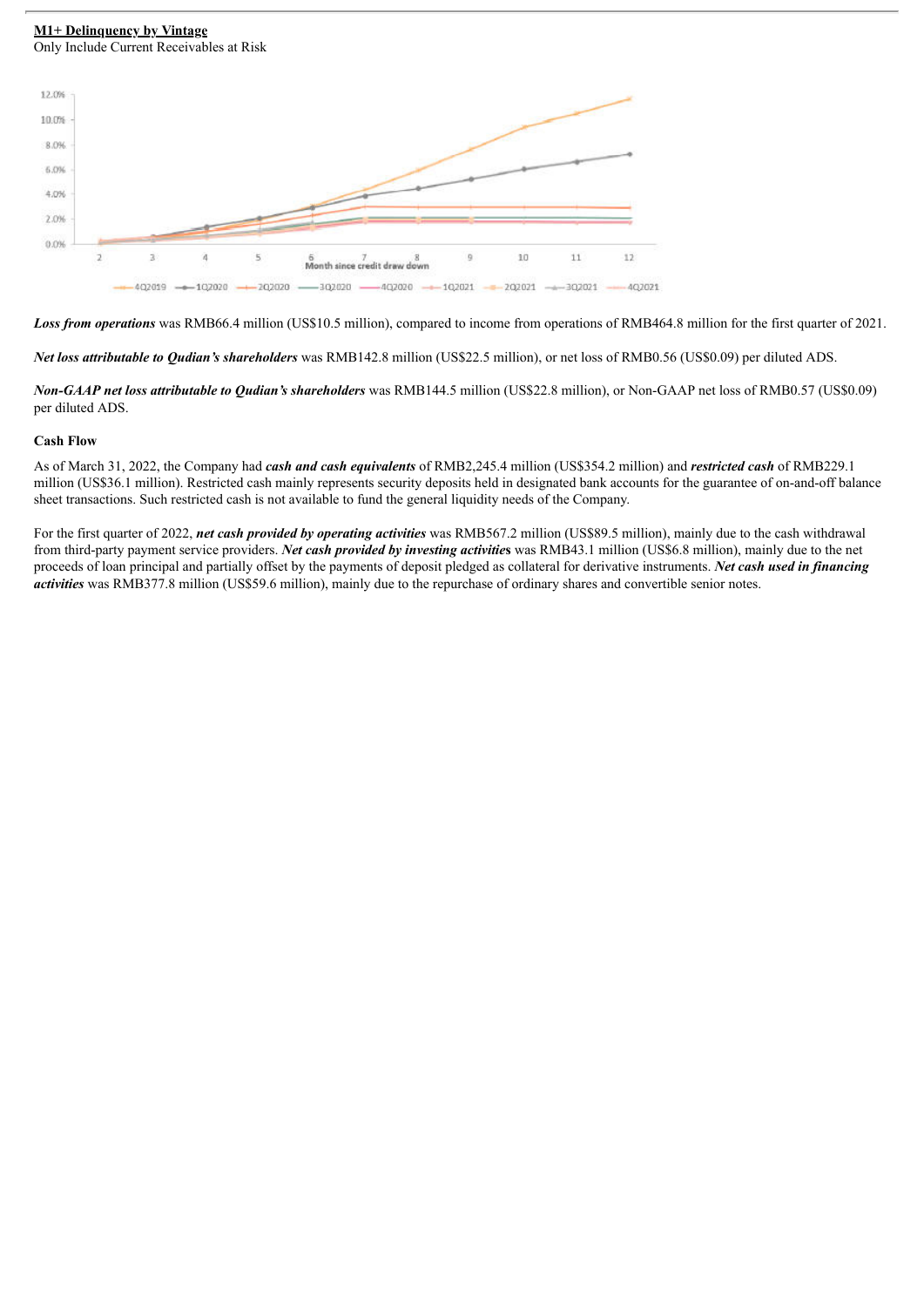#### **Update on Share Repurchase and Convertible Bond Repurchase**

As of the date of this release, the Company has repurchased and cancelled a total principal amount of convertible senior notes of US\$297.5 million. The Company has cumulatively completed total share repurchases of approximately US\$581.2 million.

#### **About Qudian Inc.**

Qudian Inc. ("Qudian") is a consumer-oriented technology company in China. The Company historically focused on providing credit solutions to consumers. The Company is exploring innovative consumer products and services to satisfy Chinese consumers' fundamental and daily needs by leveraging its technology capabilities. In March 2022, it launched a ready-to-cook meal business catering to working-class consumers in China.

For more information, please visit http://ir.qudian.com.

#### **Use of Non-GAAP Financial Measures**

We use adjusted net income/loss, a Non-GAAP financial measure, in evaluating our operating results and for financial and operational decision-making purposes. We believe that adjusted net income/loss helps identify underlying trends in our business by excluding the impact of share-based compensation expenses, which are non-cash charges, and convertible bonds buyback income, which is non-cash and non-recurring. We believe that adjusted net income/loss provides useful information about our operating results, enhances the overall understanding of our past performance and future prospects and allows for greater visibility with respect to key metrics used by our management in its financial and operational decision-making.

Adjusted net income/loss is not defined under U.S. GAAP and is not presented in accordance with U.S. GAAP. This Non-GAAP financial measure has limitations as analytical tools, and when assessing our operating performance, cash flows or our liquidity, investors should not consider them in isolation, or as a substitute for net loss / income, cash flows provided by operating activities or other consolidated statements of operation and cash flow data prepared in accordance with U.S. GAAP.

We mitigate these limitations by reconciling the Non-GAAP financial measure to the most comparable U.S. GAAP performance measure, all of which should be considered when evaluating our performance.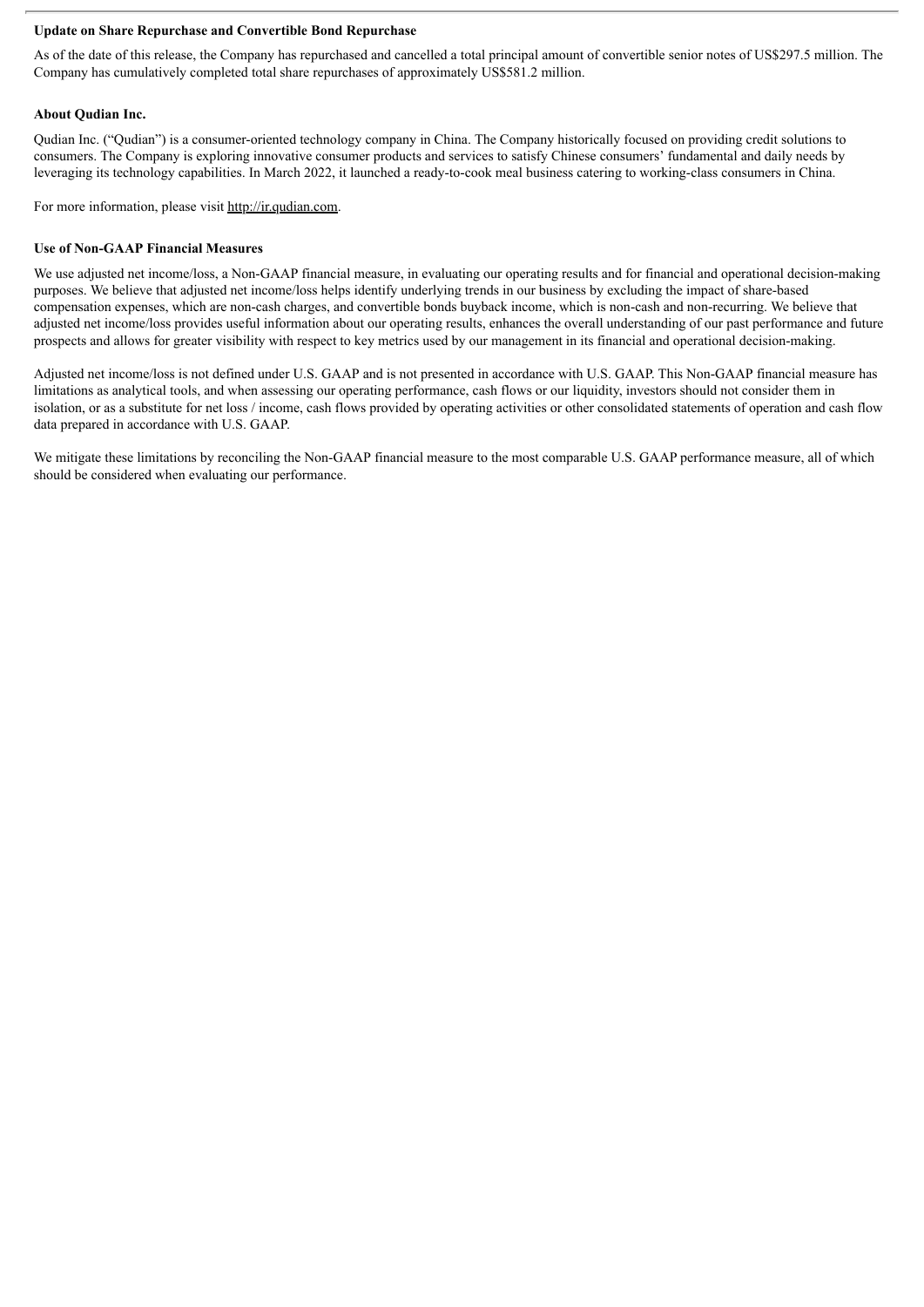For more information on this Non-GAAP financial measure, please see the table captioned "Unaudited Reconciliation of GAAP and Non-GAAP Results" set forth at the end of this press release.

#### **Exchange Rate Information**

This announcement contains translations of certain RMB amounts into U.S. dollars ("US\$") at specified rates solely for the convenience of the reader. Unless otherwise stated, all translations from RMB to US\$ were made at the rate of RMB6.3393 to US\$1.00, the noon buying rate in effect on March 31, 2022 in the H.10 statistical release of the Federal Reserve Board. The Company makes no representation that the RMB or US\$ amounts referred could be converted into US\$ or RMB, as the case may be, at any particular rate or at all.

#### **Statement Regarding Preliminary Unaudited Financial Information**

The unaudited financial information set out in this earnings release is preliminary and subject to potential adjustments. Adjustments to the consolidated financial statements may be identified when audit work has been performed for the Company's year-end audit, which could result in significant differences from this preliminary unaudited financial information.

#### **Safe Harbor Statement**

This announcement contains forward-looking statements. These statements are made under the "safe harbor" provisions of the United States Private Securities Litigation Reform Act of 1995. These forward-looking statements can be identified by terminology such as "will," "expects," "anticipates," "future," "intends," "plans," "believes," "estimates" and similar statements. Among other things, the expectation of its collection efficiency and delinquency, contain forward-looking statements. Qudian may also make written or oral forward-looking statements in its periodic reports to the SEC, in its annual report to shareholders, in press releases and other written materials and in oral statements made by its officers, directors or employees to third parties. Statements that are not historical facts, including statements about Qudian's beliefs and expectations, are forward-looking statements. Forwardlooking statements involve inherent risks and uncertainties. A number of factors could cause actual results to differ materially from those contained in any forward-looking statement, including but not limited to the following: Qudian's goal and strategies; Qudian's expansion plans; Qudian's future business development, financial condition and results of operations; Qudian's expectations regarding demand for, and market acceptance of, its products; Qudian's expectations regarding keeping and strengthening its relationships with customers, business partners and other parties it collaborates with; general economic and business conditions; and assumptions underlying or related to any of the foregoing. Further information regarding these and other risks is included in Qudian's filings with the SEC. All information provided in this press release and in the attachments is as of the date of this press release, and Qudian does not undertake any obligation to update any forward-looking statement, except as required under applicable law.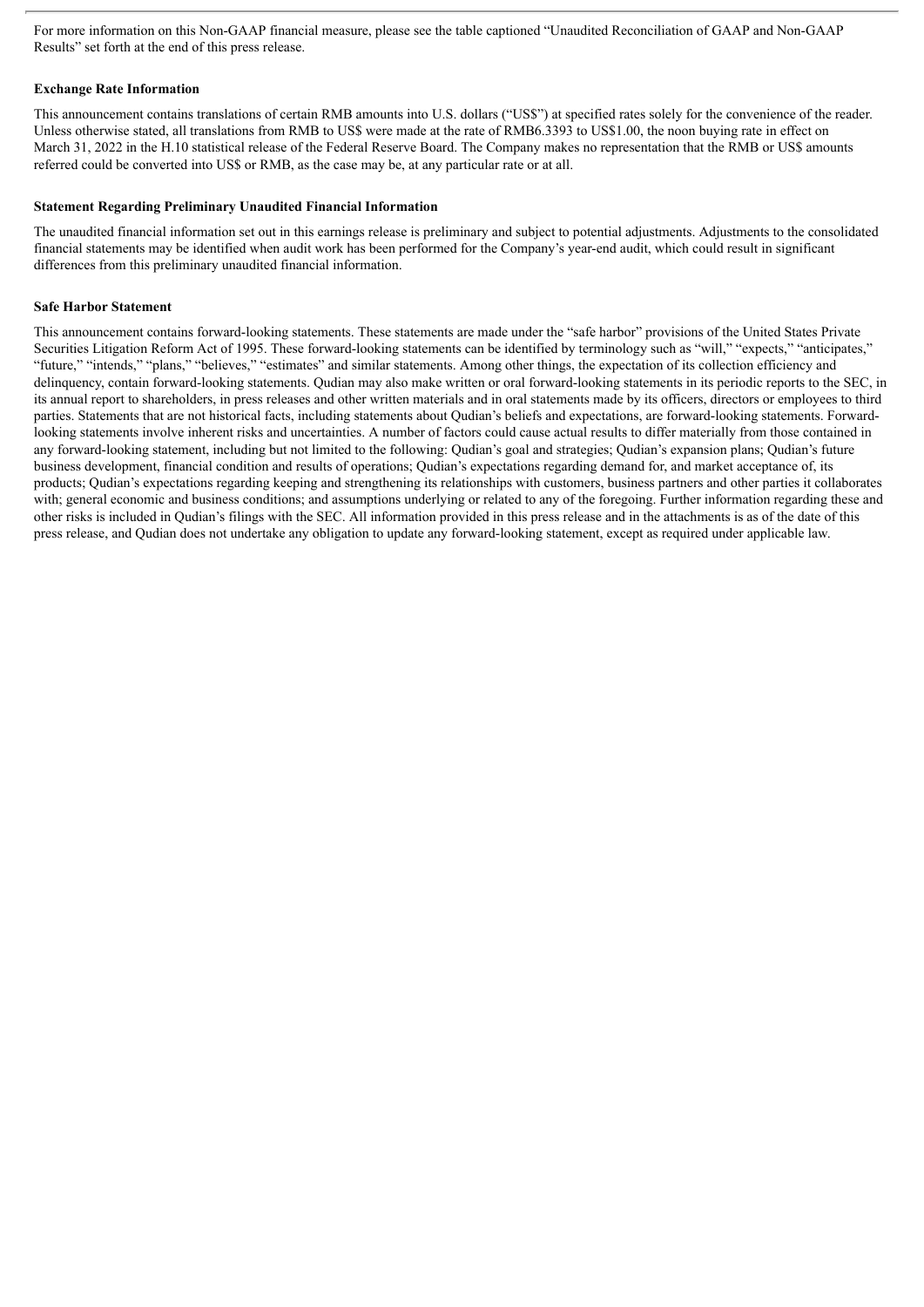## **For investor and media inquiries, please contact:**

In China: Qudian Inc. Tel: +86-592-596-8208 E-mail: ir@qudian.com

The Piacente Group, Inc. Jenny Cai Tel: +86 (10) 6508-0677 E-mail: qudian@tpg-ir.com

In the United States:

The Piacente Group, Inc. Brandi Piacente Tel: +1-212-481-2050 E-mail: qudian@tpg-ir.com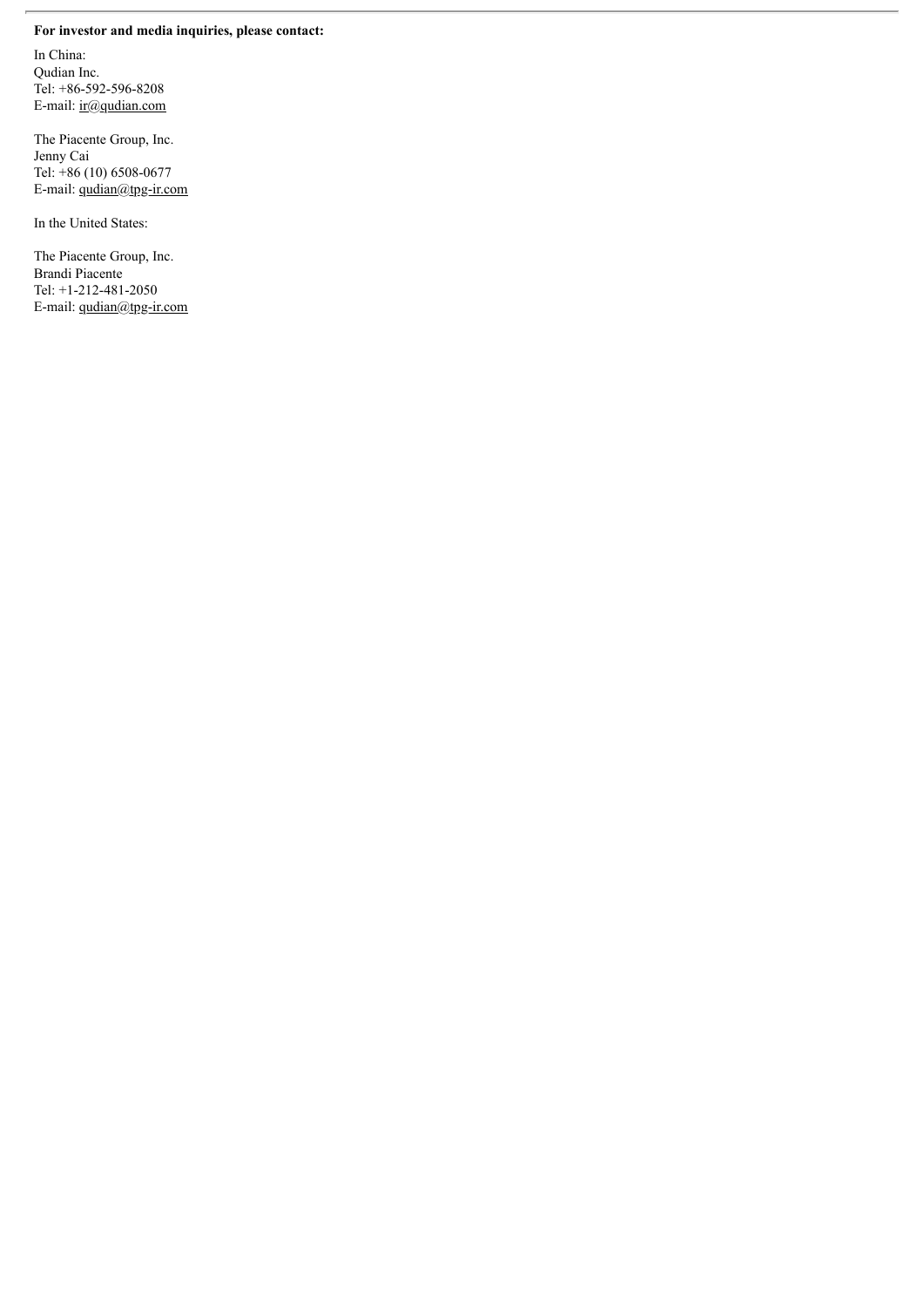#### **QUDIAN INC. Unaudited Condensed Consolidated Statements of Operations**

|                                                                              |                     | Three months ended March 31.<br>2022 |               |
|------------------------------------------------------------------------------|---------------------|--------------------------------------|---------------|
| (In thousands except for number<br>of shares and per-share data)             | 2021<br>(Unaudited) | (Unaudited)                          | (Unaudited)   |
|                                                                              | <b>RMB</b>          | <b>RMB</b>                           | US\$          |
| <b>Revenues:</b>                                                             |                     |                                      |               |
| Financing income                                                             | 361,754             | 177,901                              | 28,063        |
| Sales commission fee<br>Sales income and others                              | 10,748<br>62,530    | 21                                   | 3<br>653      |
|                                                                              | 17,823              | 4,141                                | 2,731         |
| Penalty fee<br>Loan facilitation income and other related income             | 12,200              | 17,311<br>472                        | 74            |
|                                                                              |                     |                                      |               |
| Transaction services fee and other related income                            | 50,649              | 1,973                                | 311           |
| <b>Total revenues</b>                                                        | 515,704             | 201,819                              | 31,835        |
| <b>Operating cost and expenses:</b>                                          |                     |                                      |               |
| Cost of revenues                                                             | (91, 012)           | (32, 130)                            | (5,068)       |
| Sales and marketing                                                          | (37, 559)           | (23,083)                             | (3,641)       |
| General and administrative                                                   | (66, 693)           | (118, 429)                           | (18,682)      |
| Research and development                                                     | (39,190)            | (19, 576)                            | (3,088)       |
| Changes in guarantee liabilities and risk assurance liabilities(1)           | 64,379              | 33,119                               | 5,224         |
| Provision for receivables and other assets                                   | 106,809             | (11,891)                             | (1, 876)      |
| Impairment loss from long-lived assets                                       |                     | (113, 528)                           | (17,909)      |
| <b>Total operating cost and expenses</b>                                     | (63, 266)           | (285, 518)                           | (45,040)      |
| Other operating income                                                       | 12,371              | 17,266                               | 2,724         |
| (Loss)/Income from operations                                                | 464,809             | (66, 433)                            | (10, 481)     |
| Interest and investment (loss)/income, net                                   | 87,892              | (42, 274)                            | (6,669)       |
| Gain from equity method investments                                          | $\qquad \qquad$     | 1,443                                | 228           |
| Gain on derivative instruments                                               |                     | 60,367                               | 9,523         |
| Foreign exchange gain/(loss), net                                            | (219)               | 85                                   | 13            |
| Other income                                                                 | 5,094               | 79                                   | 12            |
| Other expenses                                                               | (206)               | (2,039)                              | (322)         |
| Net (loss)/income before income taxes                                        | 557,370             | (48, 772)                            | (7,696)       |
| Income tax expenses                                                          | (79, 175)           | (94, 115)                            | (14, 846)     |
| Net (loss)/income                                                            | 478,195             | (142, 887)                           | (22, 542)     |
| Net (loss)/profit attributable to non-controlling interest shareholders      | (167)               | (88)                                 | (14)          |
| Net (loss)/income attributable to Qudian Inc.'s shareholders                 | 478,362             | (142, 799)                           | (22, 526)     |
| (Loss)/Earnings per share for Class A and Class B ordinary shares:           |                     |                                      |               |
| Basic                                                                        | 1.89                | (0.56)                               | (0.09)        |
| Diluted                                                                      | 1.81                | (0.56)                               | (0.09)        |
| (Loss)/Earnings per ADS (1 Class A ordinary share equals 1 ADSs):            |                     |                                      |               |
| <b>Basic</b>                                                                 | 1.89                | (0.56)                               | (0.09)        |
| Diluted                                                                      | 1.81                | (0.56)                               | (0.09)        |
| Weighted average number of Class A and Class B ordinary shares outstanding:  |                     |                                      |               |
| Basic                                                                        | 253,044,009         | 253,735,434                          | 253, 735, 434 |
| Diluted                                                                      | 266, 647, 286       | 259, 137, 777                        | 259, 137, 777 |
| Other comprehensive (loss)/gain:                                             |                     |                                      |               |
| Foreign currency translation adjustment                                      | 2,260               | (1,050)                              | (166)         |
| <b>Total comprehensive (loss)/income</b>                                     | 480,622             | (143, 849)                           | (22, 693)     |
| Total comprehensive (loss)/income attributable to Qudian Inc.'s shareholders | 480,622             | (143, 849)                           | (22, 693)     |

Note:

(1): The amount includes the change in fair value of the guarantee liabilities accounted in accordance with ASC 815,"Derivative", and the change in risk assurance liabilities accounted in accordance with ASC 450, "Contingencies" and ASC 460, "Guarantees".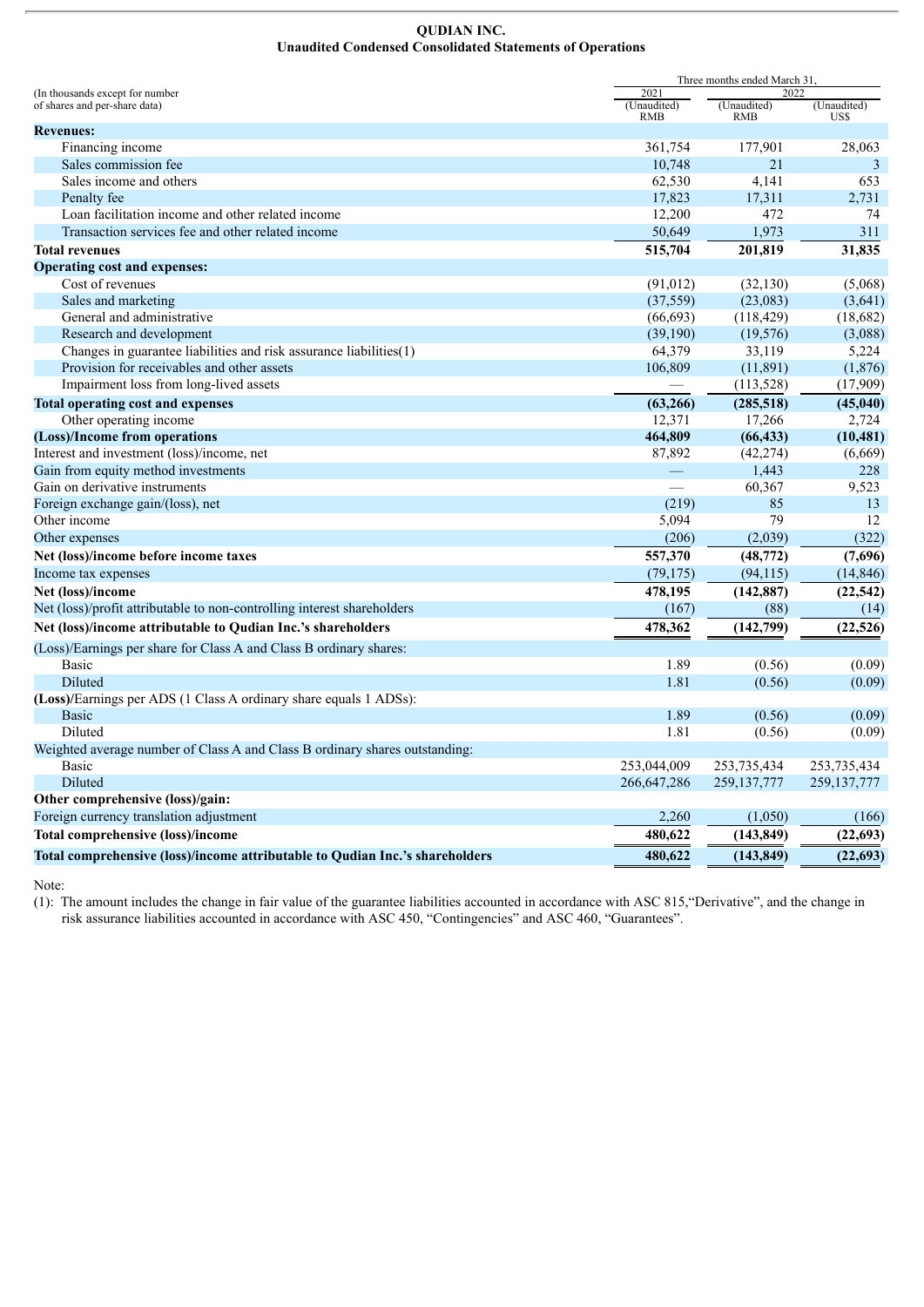#### **QUDIAN INC. Unaudited Condensed Consolidated Balance Sheets**

| As of December 31,<br>(In thousands except for number)<br>2021  |                         | As of March 31,<br>2022   |                     |
|-----------------------------------------------------------------|-------------------------|---------------------------|---------------------|
| of shares and per-share data)                                   | (Audited)<br><b>RMB</b> | (Unaudited)<br><b>RMB</b> | (Unaudited)<br>US\$ |
| <b>ASSETS:</b>                                                  |                         |                           |                     |
| <b>Current assets:</b>                                          |                         |                           |                     |
| Cash and cash equivalents                                       | 2,065,495               | 2,245,403                 | 354,204             |
| Restricted cash                                                 | 177,925                 | 229,130                   | 36,144              |
| Derivative instrument                                           | 17,376                  | 11,289                    | 1,781               |
| Short-term investments                                          | 5,926,601               | 6,036,136                 | 952,177             |
| Short-term loan principal and financing service fee receivables | 2,371,966               | 1,319,751                 | 208,186             |
| Short-term finance lease receivables                            | 31,462                  | 11,875                    | 1,873               |
| Short-term contract assets                                      | 27,965                  | 19,001                    | 2,997               |
| Other current assets                                            | 1,599,300               | 1,941,411                 | 306,250             |
| <b>Total current assets</b>                                     | 12,218,090              | 11,813,996                | 1,863,612           |
| <b>Non-current assets:</b>                                      |                         |                           |                     |
| Long-term finance lease receivables                             | 399                     | 15                        | 2                   |
| Operating lease right-of-use assets                             | 300,607                 | 271,545                   | 42,835              |
| Investment in equity method investee                            | 85,582                  | 119,038                   | 18,778              |
| Long-term investments                                           | 286,065                 | 268,921                   | 42,421              |
| Property and equipment, net                                     | 659,101                 | 643,734                   | 101,547             |
| Intangible assets                                               | 11,012                  | 11,070                    | 1,746               |
| Long-term contract assets                                       | 31                      |                           |                     |
| Deferred tax assets, net                                        | 87,286                  | 51,706                    | 8,156               |
| Other non-current assets                                        | 442,952                 | 430,551                   | 67,918              |
| <b>Total non-current assets</b>                                 | 1,873,035               | 1,796,581                 | 283,403             |
| <b>TOTAL ASSETS</b>                                             | 14,091,125              | 13,610,577                | 2,147,015           |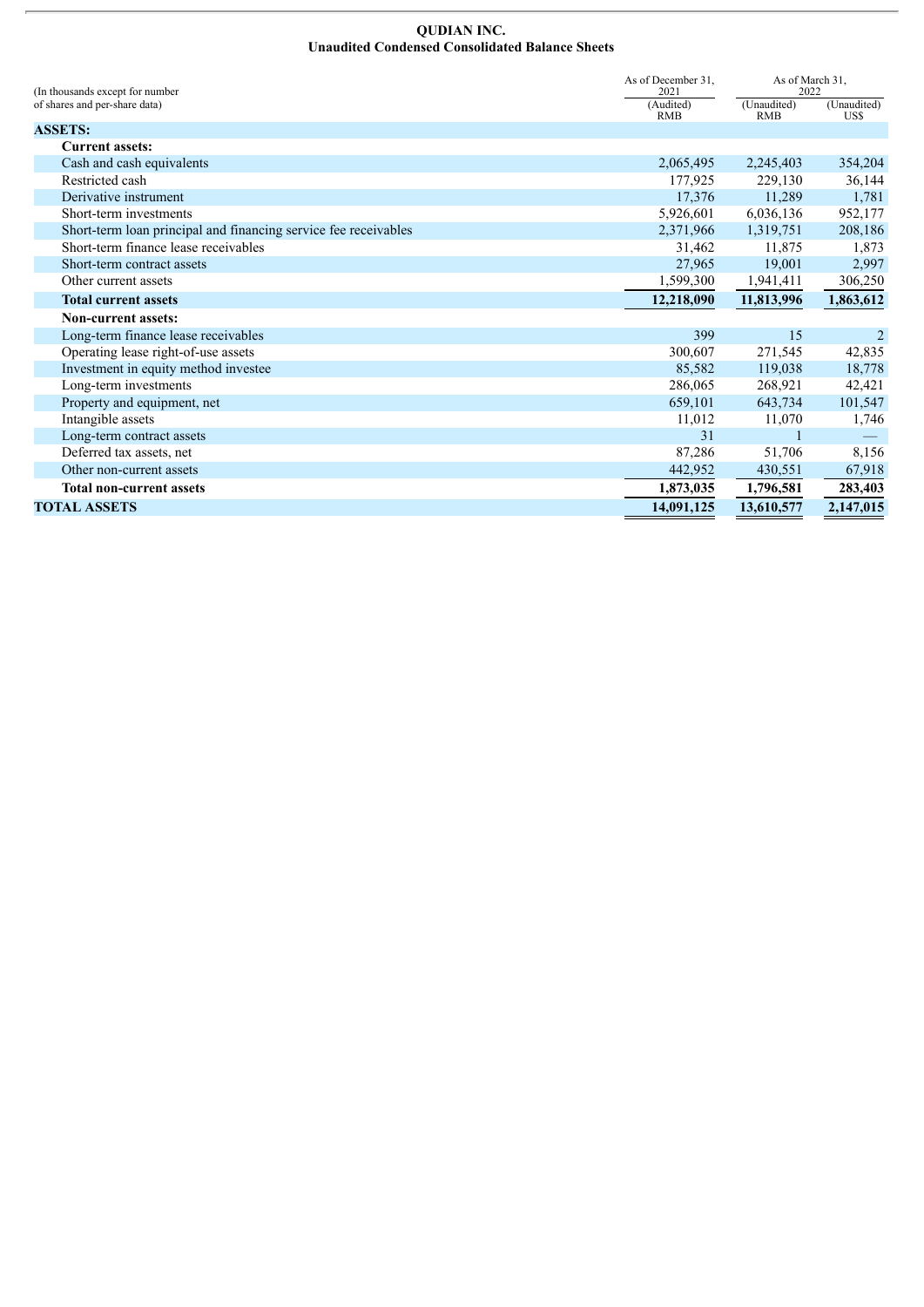#### **QUDIAN INC. Unaudited Condensed Consolidated Balance Sheets**

| As of December 31.<br>(In thousands except for number<br>2021 |                         | As of March 31,<br>2022   |                     |
|---------------------------------------------------------------|-------------------------|---------------------------|---------------------|
| of shares and per-share data)                                 | (Audited)<br><b>RMB</b> | (Unaudited)<br><b>RMB</b> | (Unaudited)<br>US\$ |
| <b>LIABILITIES AND SHAREHOLDERS' EQUITY</b>                   |                         |                           |                     |
| <b>Current liabilities:</b>                                   |                         |                           |                     |
| Short-term lease liabilities                                  | 37,470                  | 38,640                    | 6,095               |
| Accrued expenses and other current liabilities                | 376,868                 | 387,372                   | 61,107              |
| Guarantee liabilities and risk assurance liabilities (2)      | 886                     | 658                       | 104                 |
| Income tax payable                                            | 78,294                  | 115,016                   | 18,143              |
| <b>Total current liabilities</b>                              | 493.518                 | 541,686                   | 85,449              |
| <b>Non-current liabilities:</b>                               |                         |                           |                     |
| Deferred tax liabilities, net                                 | 68,543                  | 85,495                    | 13,487              |
| Convertible senior notes                                      | 681,401                 | 300,312                   | 47,373              |
| Long-term lease liabilities                                   | 168,800                 | 160,679                   | 25,346              |
| Long-term borrowings and interest payables                    | 145,312                 | 145,312                   | 22,922              |
| Other non-current liabilities                                 | 10,012                  | 629                       | 99                  |
| <b>Total non-current liabilities</b>                          | 1,074,068               | 692,427                   | 109,227             |
| <b>Total liabilities</b>                                      | 1,567,586               | 1,234,113                 | 194,676             |
| Shareholders' equity:                                         |                         |                           |                     |
| Class A Ordinary shares                                       | 132                     | 132                       | 21                  |
| Class B Ordinary shares                                       | 44                      | 44                        |                     |
| Treasury shares                                               | (346, 321)              | (351, 436)                | (55, 438)           |
| Additional paid-in capital                                    | 4,017,375               | 4,019,352                 | 634,037             |
| Accumulated other comprehensive loss                          | (58,997)                | (60,047)                  | (9, 472)            |
| Non-controlling interests                                     | 6,853                   | 6,765                     | 1,067               |
| Retained earnings                                             | 8,904,453               | 8,761,654                 | 1,382,117           |
| Total shareholders' equity                                    | 12,523,539              | 12,376,464                | 1,952,339           |
| TOTAL LIABILITIES AND SHAREHOLDERS' EQUITY                    | 14,091,125              | 13,610,577                | 2,147,015           |

Note:

(2) The amount includes the balance of the guarantee liabilities accounted in accordance with ASC 815,"Derivative", and the balance of risk assurance liabilities accounted in accordance with ASC 450, "Contingencies" and ASC 460, "Guarantees".